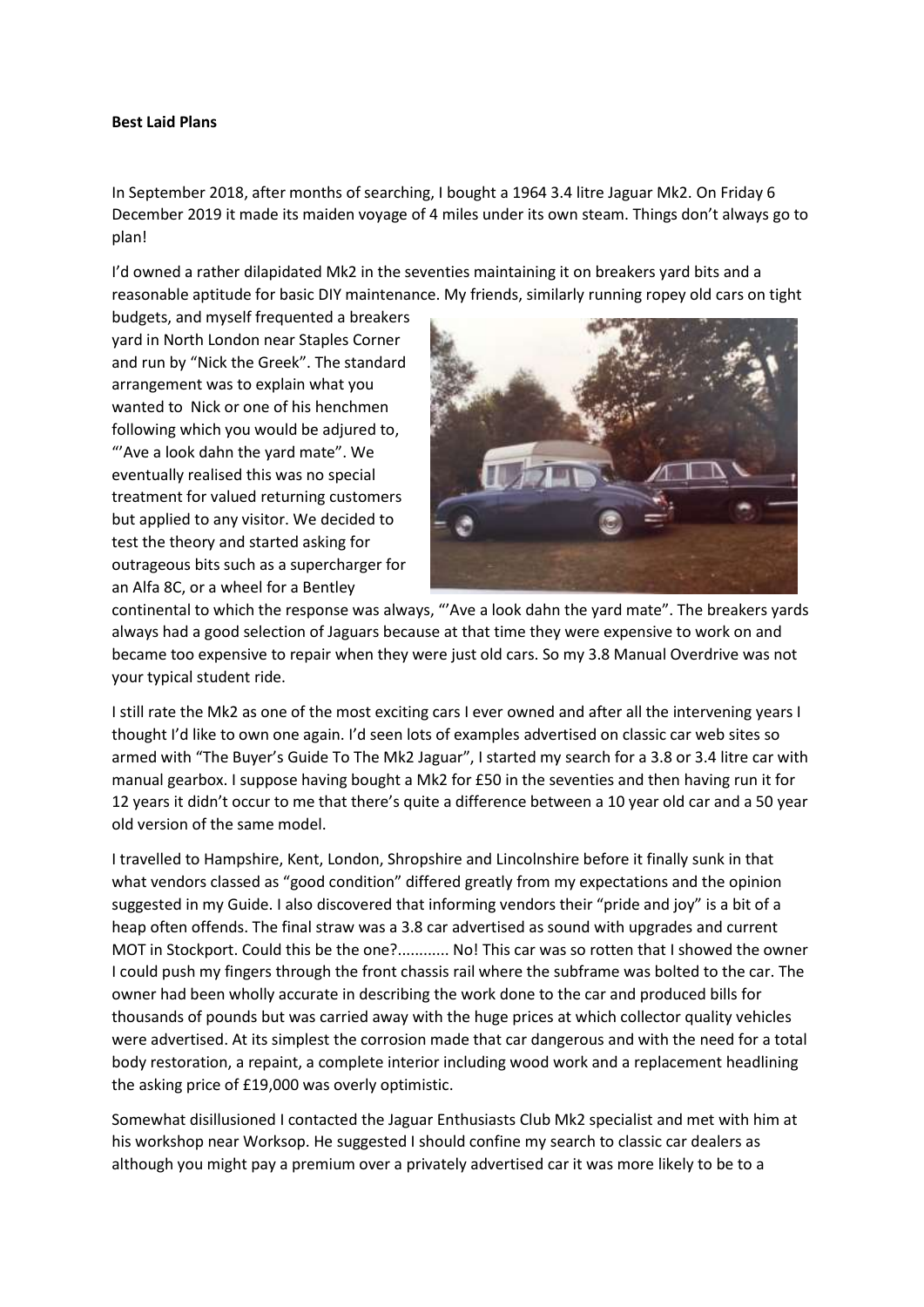reasonable standard as dealers don't like getting stuck with a lemon. Moreover, social media makes it much more difficult for poor dealers to avoid a bad reputation. Over time Ken showed me some beautiful Mk2s in his stock which would have been perfect except one was on offer for £45,000 and the other for £79,000. These were true collector's cars, perfect condition, low miles, low ownership and comprehensive service histories. So perfect in fact that they were not for me (even if I could have afforded the cheaper one). My experience had been of a car worth £50, and could drive it in rain, in snow, tow a caravan, park it anywhere without considering what may become of it and flog the living daylights out of it without worrying about a stone chip or two.

I eventually tracked down a 3.4 litre model from a Classic Car Dealer in Chigwell in London. It was Sherwood Green, a colour almost universally detested by everyone except me apparently. It was in reasonable condition with service history from 1968 until 2018 and had MOT certificates and a service bill for every one of those years. At an asking price of £23,000 it was affordable at a stretch and the documentation alone made it quite rare compared to other examples that I had seen.

So down to London again and finally I found a car that actually matched its description. After much examination and a test drive I really felt I wasn't going to do better in my price range and so the conversation got serious. I wanted to see the documentation and was invited into the vendor's house there to be presented with 3 cardboard boxes full of documentation amassed by the three original owners. Whenever I have bought a car before I usually expect a 5 minute flick through the paperwork but I really hadn't expected this. Having owned the car for over a year now I still haven't read it all!

Clearly the documentation was all the vendor had said it was and more. The car had no chassis rot at all and though the paintwork was poor I found a bill for repainting the two sides dating from the mid eighties. Having a first reaction of, well that's a bit poor, I felt like an idiot when I realised that was



nearly 35 years ago. After a bit of negotiation we agreed a price of £21,000 and my ownership had begun.

Getting the car home came next and would be easy. I'd drive it from London to Yorkshire. So with my son driving us down to collect the car we made preparations to take it in easy stages. The first step would be to get to my brother-in-law in St Albans where we could check everything over and see if any problems were emerging. Well we didn't have to wait very long.

As we headed toward the M25 all of a

sudden the biggest red warning light on the dash came on…………brakes. Oh! A gingerly stab at the brake pedal revealed we still had brakes so it must just be fluid level down in the reservoir. Fortunately a quick stop revealed that though the level was not up to the maximum, there was plenty in the reservoir. We could see no evidence of leaks but decided before we got to the M25 we would stop at a services and top up.

I tend to avoid motorway services so I didn't realise there is very little in the way of motoring consumables. Sweets, cakes, groceries, alcohol, no problem but bulbs, fan belts, brake fluid……..well, lots of luck. In the end we did find some brake fluid in a garage and topped up. Light out and good to